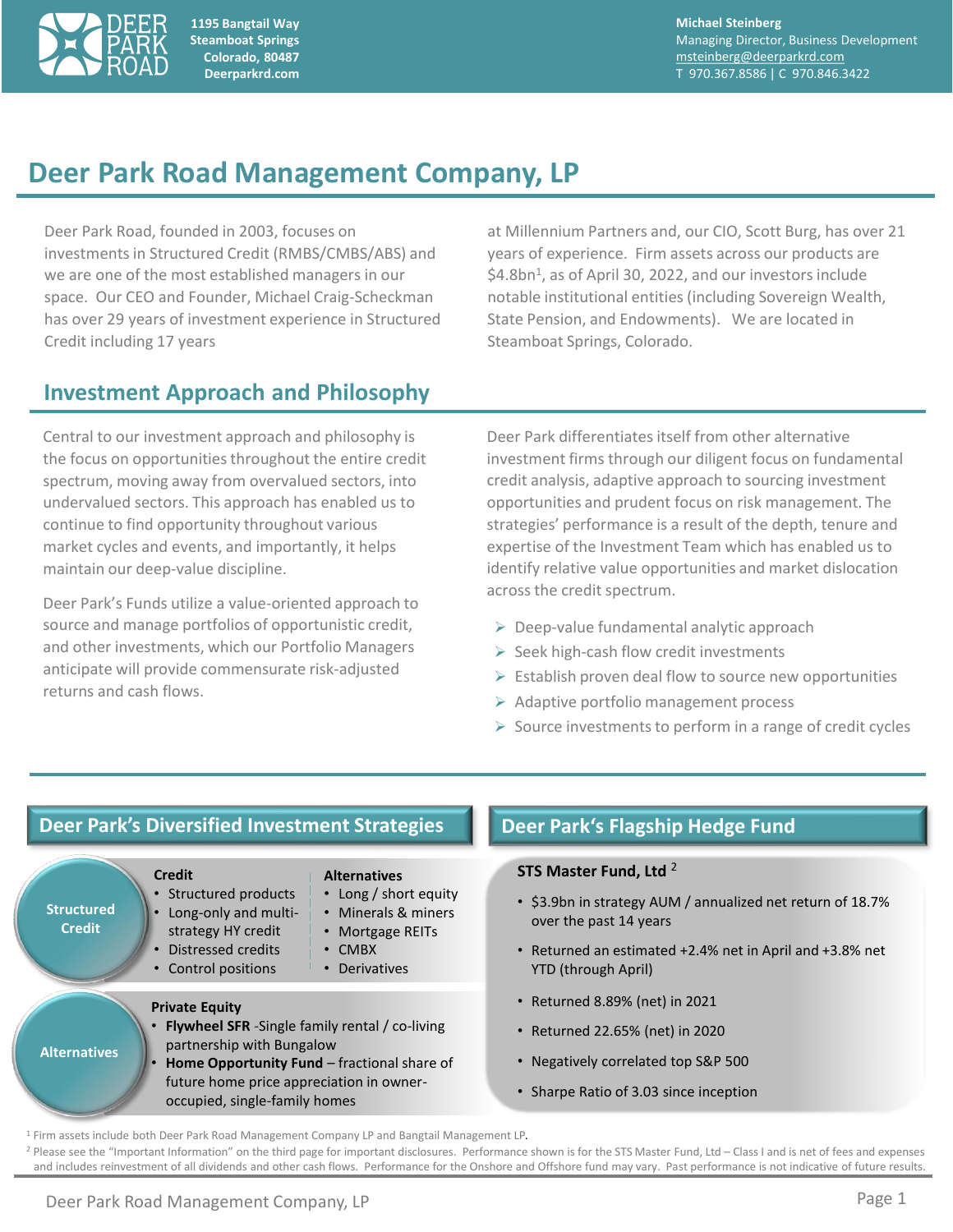

**1195 Bangtail Way Steamboat Springs Colorado, 80487 Deerparkrd.com**

**Michael Steinberg** Managing Director, Business Development [msteinberg@deerparkrd.com](mailto:msteinberg@deerparkrd.com) T 970.367.8586 | C 970.846.3422

## **Deer Park Road Funds<sup>2</sup>**

### **STS Master Fund, LTD3,6,7 – Hedge Fund Mutual Fund**



The flagship Fund utilizes a predominantly buy-and-hold approach to source deeply discounted, high-cash flow securitized and other credit investments. Since the inception of the strategy in 2008, the investment team has leveraged their strong broker dealer relationships to selectively acquire a diverse portfolio of attractive investments with the goal of generating attractive longterm risk-adjusted returns. The Fund also invests in long or short positions in derivative and equity instruments for hedging and speculative purposes.

### **Separately Managed Accounts Funds** Private Equity Funds

| <b>Fund Objective</b>             | <b>Customized</b> |
|-----------------------------------|-------------------|
| <b>Assets Under</b><br>Management | \$870 Million     |
| Date of Inception                 | August 2020       |

Deer Park's customized separately managed accounts (SMAs) allow investors to build a personalized portfolio that can be customized to meet specific needs and higher levels of individualized account reporting and client service. SMAs allow Deer Park's portfolio managers to leverage their unique skills and expertise to pursue investment opportunities with great potential that can outperform their benchmarks. Such portfolios offer institutional investors the ownership, control and transparency they may seek, as well as customization in investment strategy, approach and management style compared to other alternatives

Deer Park manages a '40 Act' mutual fund with daily liquidity. The strategy is a more liquid extension of the firm's flagship Deep Value / Buy-and-hold approach to capitalizing on opportunities across the credit spectrum of investments while maintaining a focus on discounted, high cash flow securities that seek to generate attractive riskadjusted returns.

| <b>Flywheel SFR</b>                    | <b>Inception Feb. 2022</b>    |
|----------------------------------------|-------------------------------|
| <b>Committed Capital</b>               | \$165 Million                 |
| <b>Home Opportunity</b><br><b>Fund</b> | Launch June 2022              |
| <b>Committed Capital</b>               | Anticipated \$100 -<br>\$150M |

- ➢ **Flywheel SFR** --- Partnering with Bungalow Living, a leading fintech company in the single-family rental / co-living industry, Flywheel SFR utilizes a differentiated approach targeting tier 1 & 2 markets, implementing value-added enhancements to maximize rental income, focus on a critical growing demographic segment, utilizing Bungalow's proprietary full-stack property management platform and tools.
- ➢ **Deer Park Home Opportunity Fund**  in conjunction with Point Digital, the Fund invests in Home Equity Investments (HEIs) that offer investors returns based upon a fractional share of home price appreciation of owneroccupied, single-family residential homes located throughout the U.S.

<sup>3</sup> STS Master Fund, Ltd portfolio data as of March 31, 2022

<sup>6</sup>The performance data quoted here represents past performance. Current performance may be lower or higher than the performance quoted above. Investment return and principal value will fluctuate so that shares, when redeemed, may be worth more or less than their original cost. Past performance is no guarantee of future results.

 $<sup>7</sup>$  Please see the "Important Information" on the third page for important disclosures. Performance shown is for the STS Master Fund, Ltd – Class I and is net of</sup> fees and expenses and includes reinvestment of all dividends and other cash flows. Performance for the Onshore and Offshore fund may vary. Past performance is not indicative of future results.

<sup>&</sup>lt;sup>4</sup> STS Master Fund, Ltd 'Other' category includes Commodity ETF,CLO/CDO, Options, Agency, Swaps